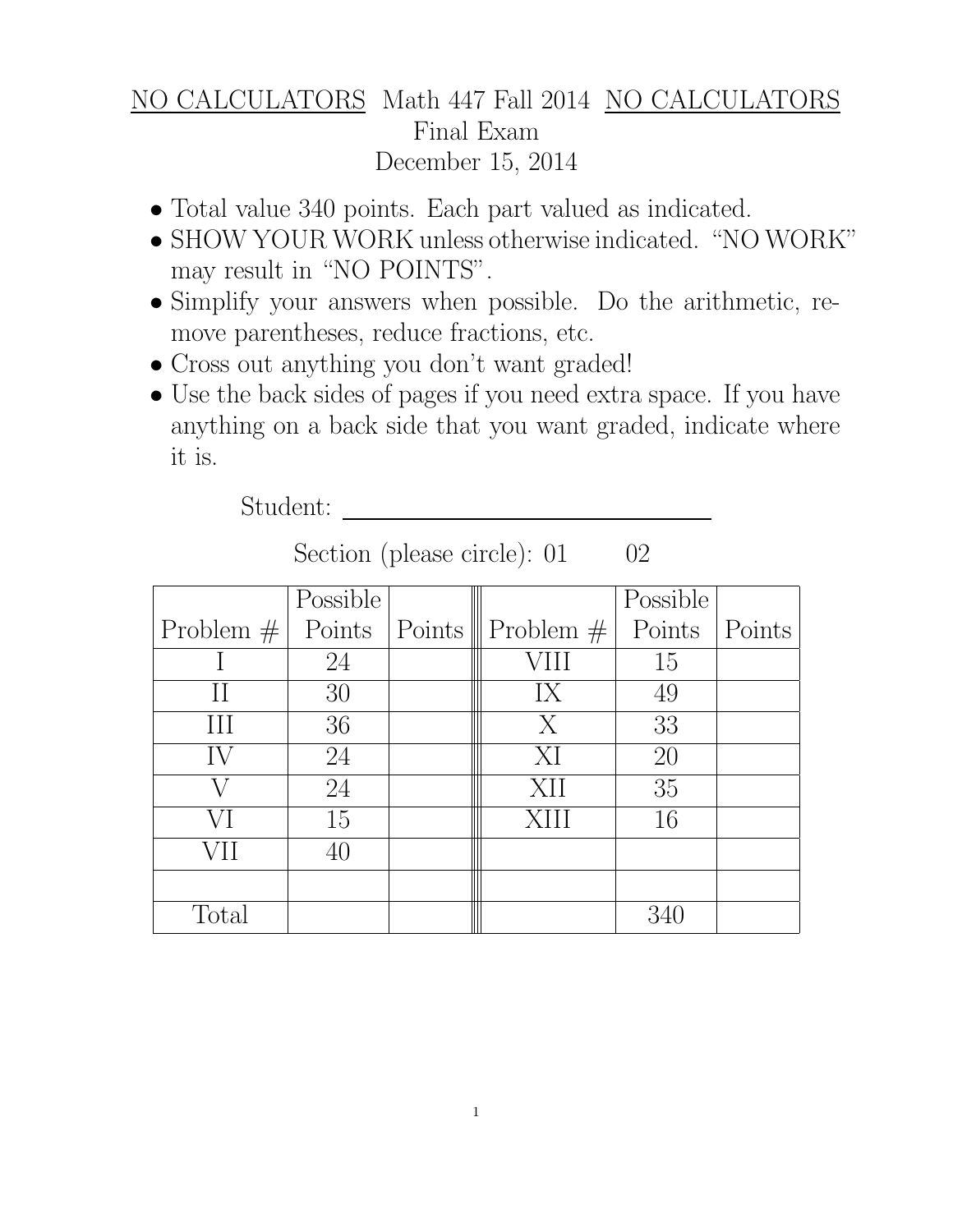- I. (24 points. 6 points each.)  $\{A, B, C\}$  is an independent collection of events with  $P(A) = \frac{1}{2}$ 3 ,  $P(B) = \frac{1}{4}$ 4 , and  $P(C) = \frac{1}{5}$ 5 ;  $D \cap A = D \cap B = 0 \cap C \neq \emptyset$ ; and  $P(D) = \frac{1}{r}$ 5 .
	- (1)  $P$ {exactly one of the events A, B, C occur} = ?

(2)  $P(B \cup C \mid A) = ?$ 

(3)  $P{A \cap B | B \cup C} = ?$ 

(4)  $P{A \cup B \cup C \mid D^c} = ?$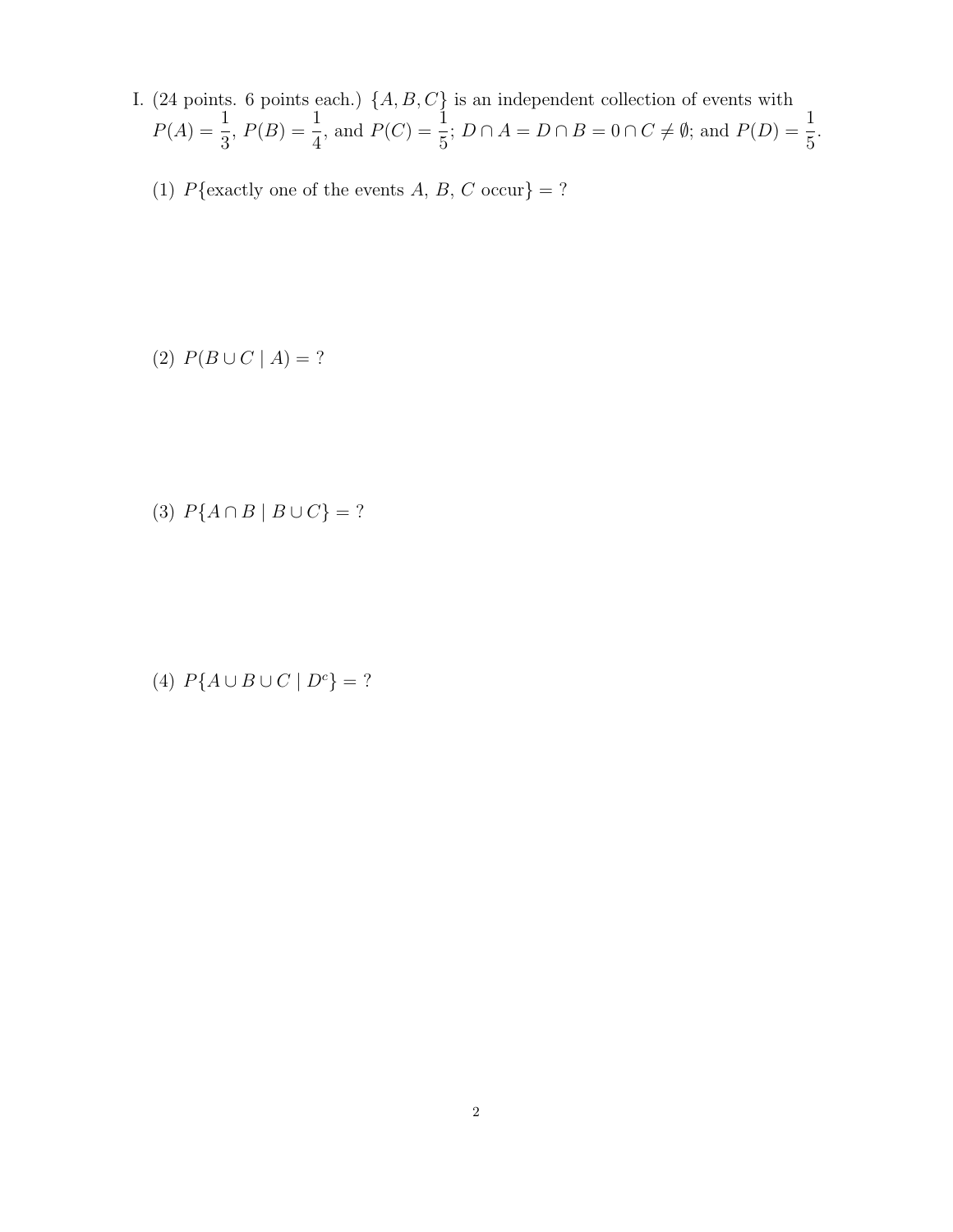II. (30 points. Each part valued as marked.)  $\{X_1, X_2, \dots\}$  is an independent sequence of Bernoulli random variables with  $P\{X_k = 1\} = p \ (0 < p < 1)$  and

$$
P\{X_k = 0\} = q = 1 - p \text{ for all } k. \ S_n = \sum_{k=1}^n X_k
$$

(1) ( points) Give the distribution function of  $S_2$ . I.e.,  $P\{S_2 \le x\} = ?$  for all x.

(2) ( points)  $P\{S_{100} = k\} = ?$  for  $k = 0, 1, ..., n$ .

(3) ( points)  $ES_{100}$  =?

(4) ( points) Var  $S_{100} = ?$ 

(5) ( points)  $P\{S_{100} = 30 \mid S_{50} = 10\} = ?$ 

(6) ( points)  $P\{X_1 + X_3 = 1 | S_2 = 1\} = ?$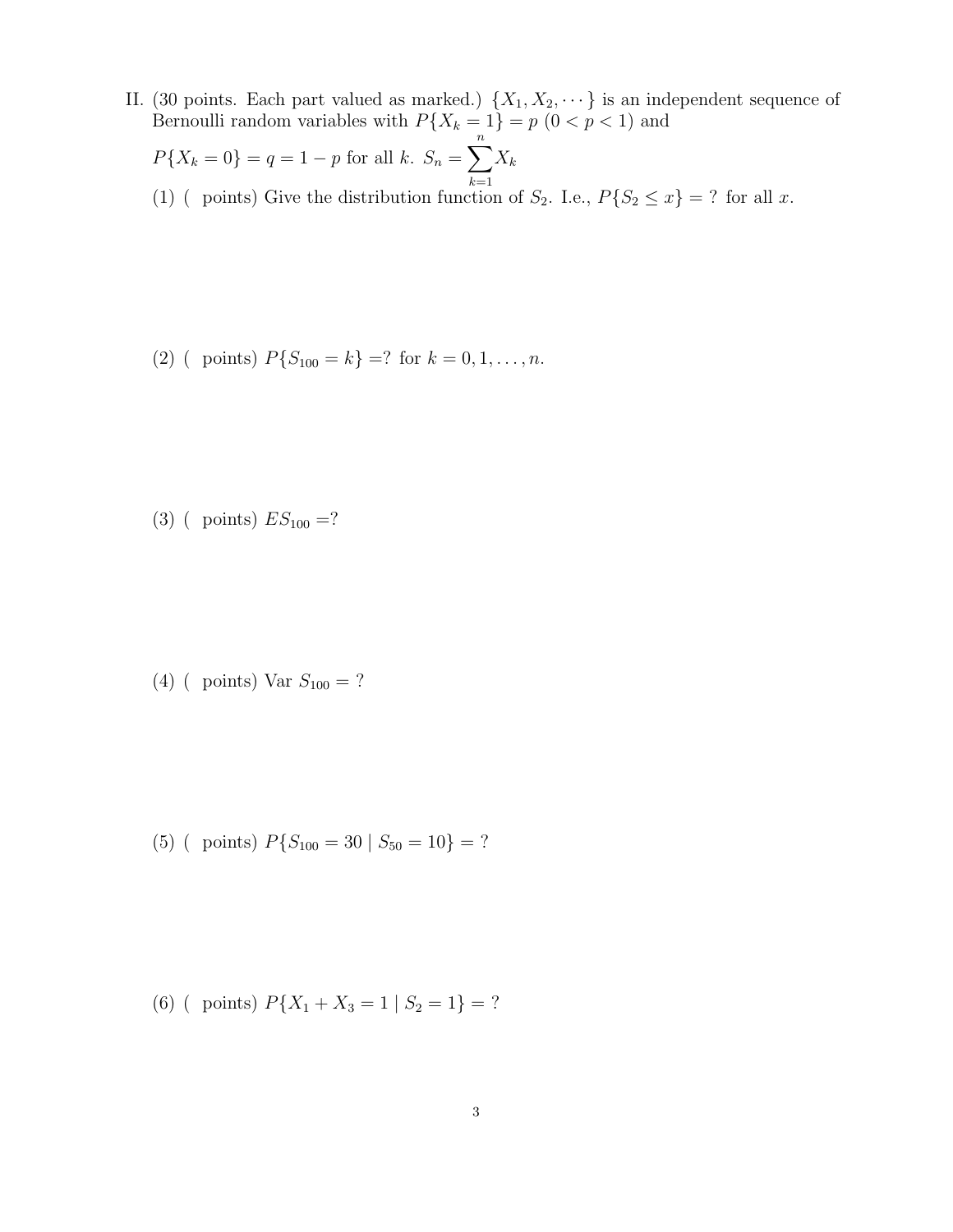- III. ( points. Each part valued as marked) A lottery sells 100,000 tickets. 100 are winning tickets of a major prize, 900 are winning tickets of a minor prize, and the other 99,000 are non-winning tickets. A speculator buys 200 tickets.
	- (1) ( points) What is the probability that exactly 20 of his tickets are winning tickets?
	- (2) ( points) What is the probability that exactly 15 of his tickets are winners of a minor prize and exactly 5 are winners of a major prize?
	- (3) ( points) Give both the binomial and poisson approximations to your answer in  $(1).$

Now suppose the tickets were purchased one at a time, in order (i.e., 1st ticket purchased, 2nd ticket purchased, ...).

- (4) ( points) What is the probability that none of the 200 tickets is a winning ticket?
- (5) ( points) What is the probability that none of the first 50 tickets purchased are winners and none of the last 50 tickets purchased are winners?
- (6) ( points) What is the probability that, of the 200 tickets purchased, there is the same number of tickets for a major prize as there is for a minor prize?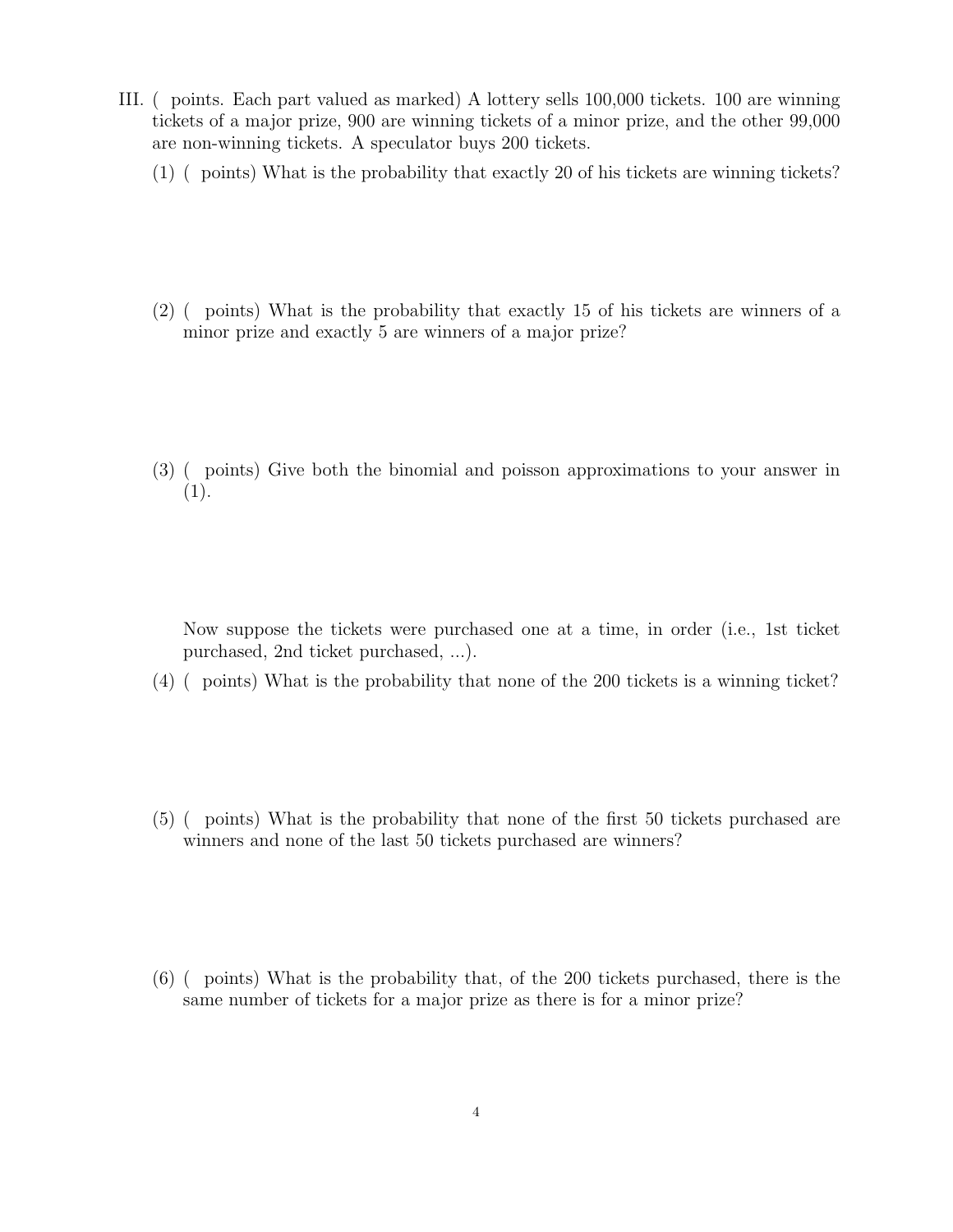IV. (27 points. 6 points each.) A point  $(X, Y)$  is chosen "at random" (equal areas are equally likely) from the triangle  $\{(x, y) | 0 \le x < 4, 0 < y < x\}$ .  $X(x, y) = x$  and  $Y(x, y) = y.$ 

(1)  $P\{X \leq 1\} = ?$ 

(2)  $P{Y \le X^2} = ?$ 

(3) Give the distribution function of the random variable X. I.e.,  $F_X(x) = P\{X \le x\} = ?$  for all x.

(4)  $P\{X \leq 1 \mid Y \leq 2\} = ?$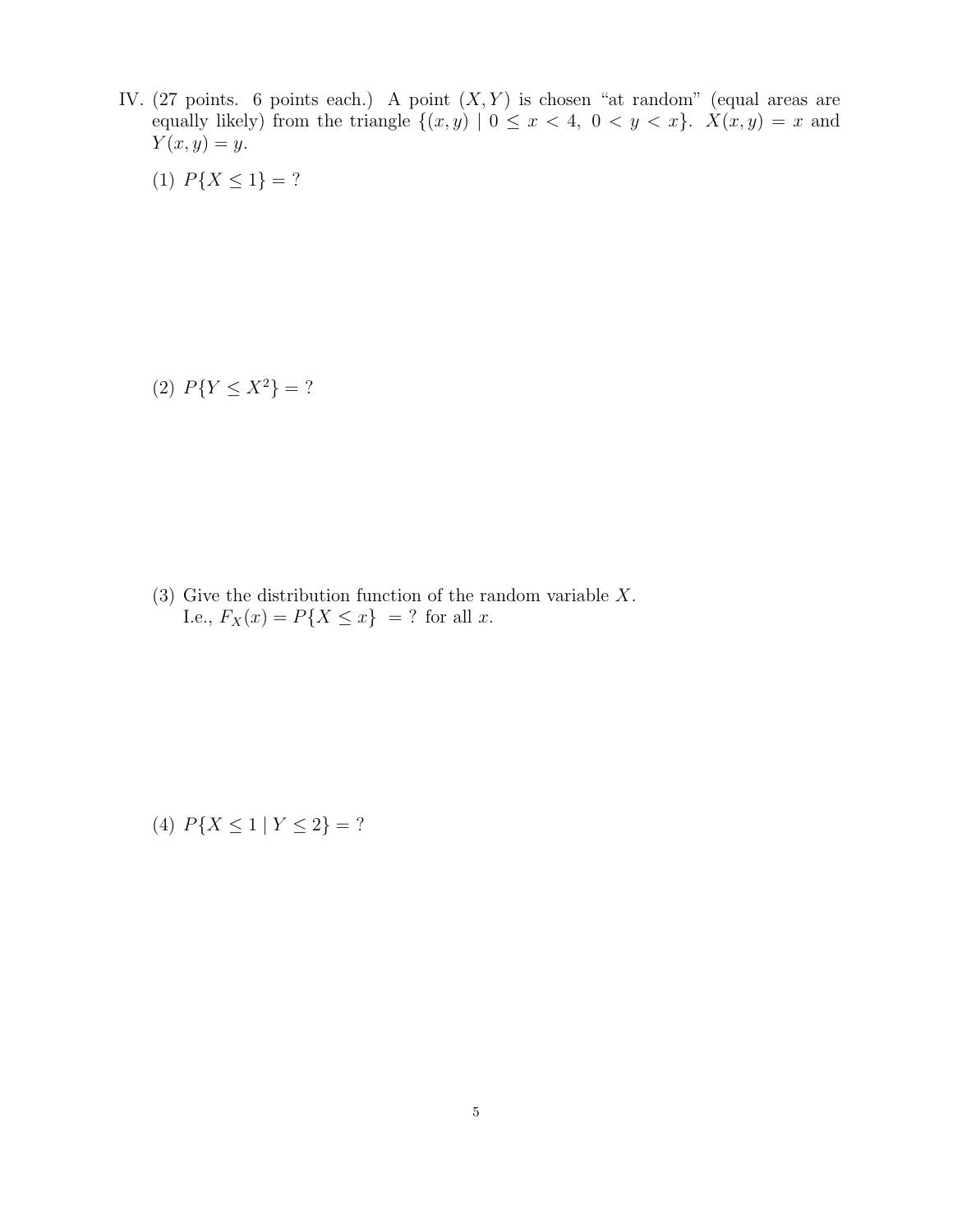V. (24 points. 12 points each.) A nickel with  $P\{\text{heads}\} = \frac{1}{2}$ 3 is tossed. If the nickel comes up heads, a quarter with  $P\{\text{heads}\} = \frac{1}{4}$ 4 is tossed. If the nickel comes up tails, a "fair" quarter (i.e.  $P(\text{heads}) = \frac{1}{2}$ 2 ) is tossed.

1) What is the probability that the result of the second (i.e., quarter) toss is heads?

2) Given that the result of tossing the quarter is tails, what is the probability that the result of the "nickel toss" was tails?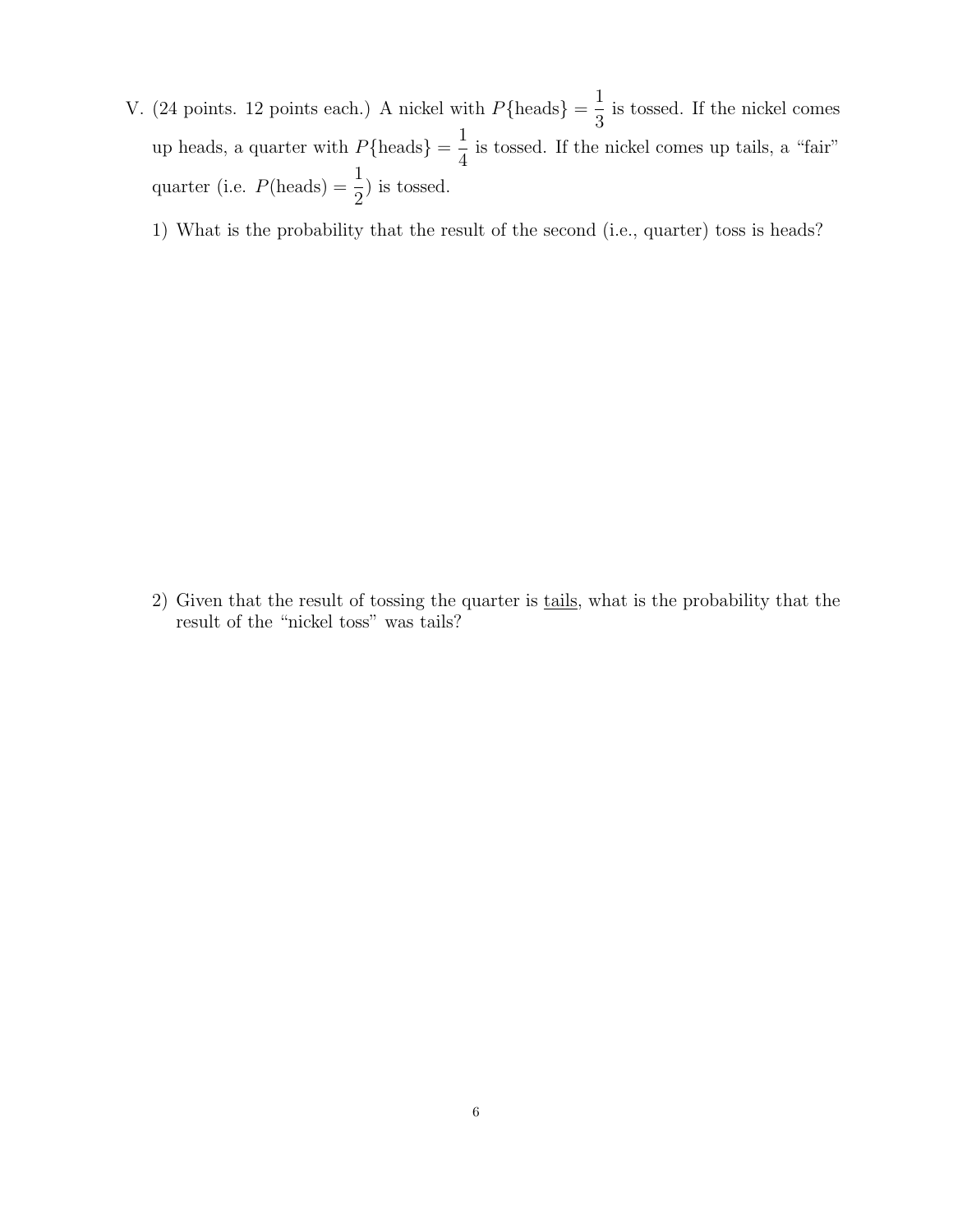VI. (15 points.) X has probability density function (PDF)

$$
f_X(x) = \begin{cases} \frac{3x^2}{8} & 0 < x < 2 \\ 0 & \text{otherwise.} \end{cases}
$$

 $Y = e^X$ . Find the probability density function (PDF) of Y. I.e.,  $f_Y(y) = ?$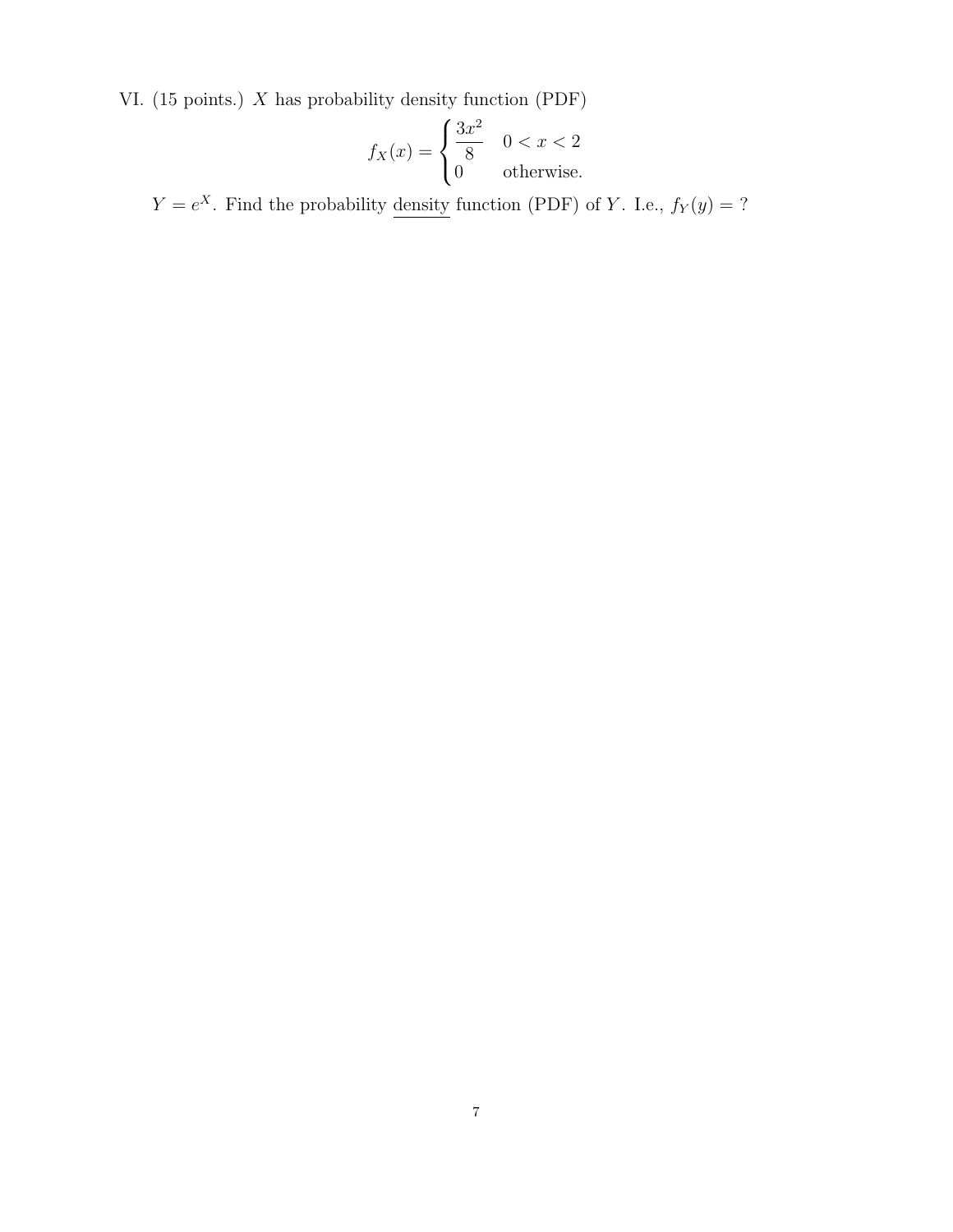VII. (40 points. Each part valued as indicated.) X has distribution function (CDF)

$$
F(x) = \begin{cases} 0 & x < 0 \\ \frac{1+x^2}{20} & 0 \le x < 4 \\ 1 & 2 \le x \end{cases}
$$

- (1) (4 points.)  $P\{X < 1\} = ?$
- (2) (4 points.)  $P\{-\pi < X < 20\} = ?$
- (3) (12 points.)  $EX = ?$

- (4) (4 points.)  $P\{X \text{ is irrational}\} = ?$
- Now let  $Y = X^2$ . (5) ( points)  $P\{X \ge 1 \mid Y \le 4\} = ?$

(6) ( points)  $F_Y(y) = P\{Y \le y\} = ?$  For all y.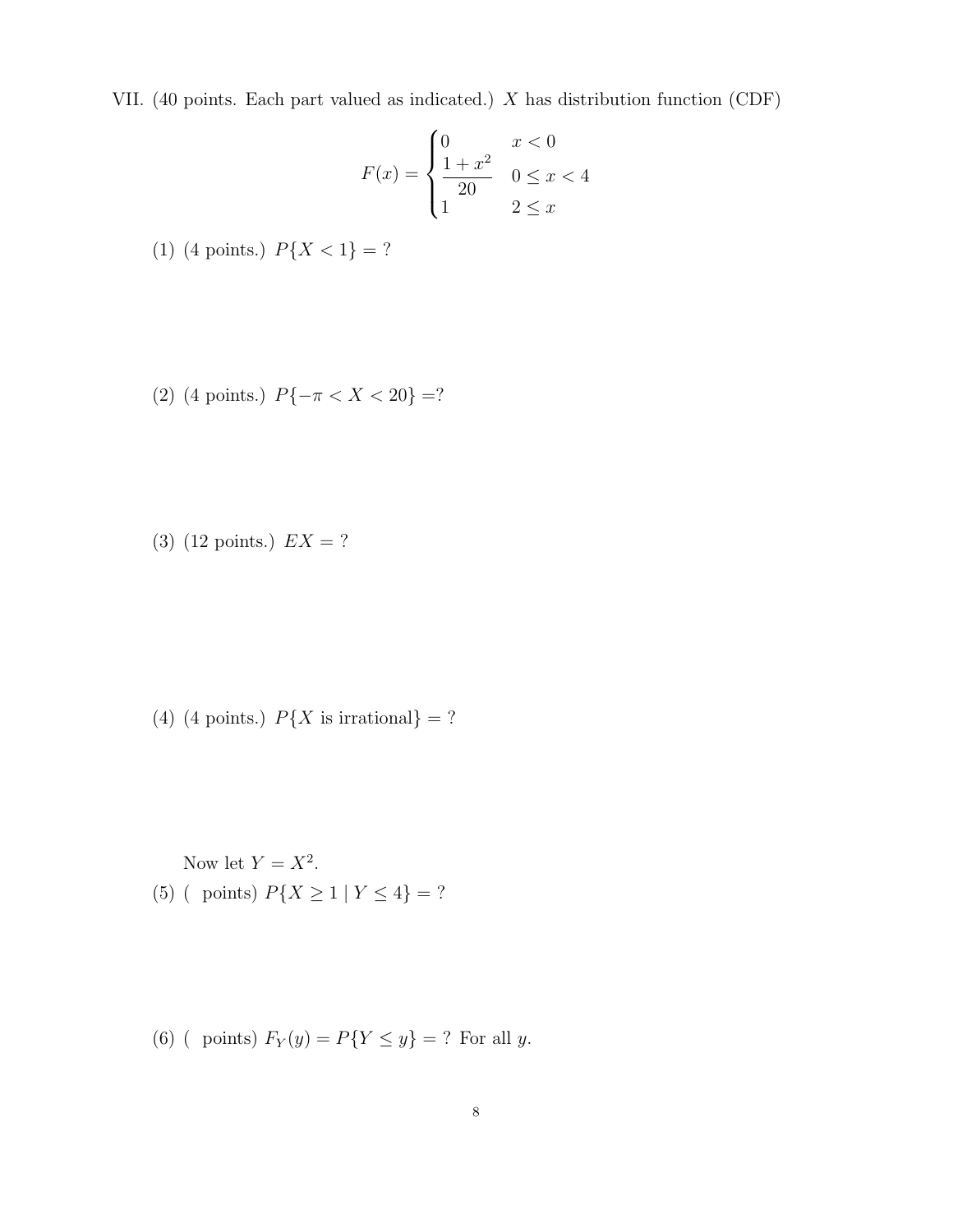- VIII. (18 points. 6 points each) X in  $N(0, \sigma^2) \sigma > 0$ .
	- (1)  $MGF_X(t) = Ee^{tX} = ?$

(2)  $EX^4 = ?$ 

(3)  $E(X-1)^4 = ?$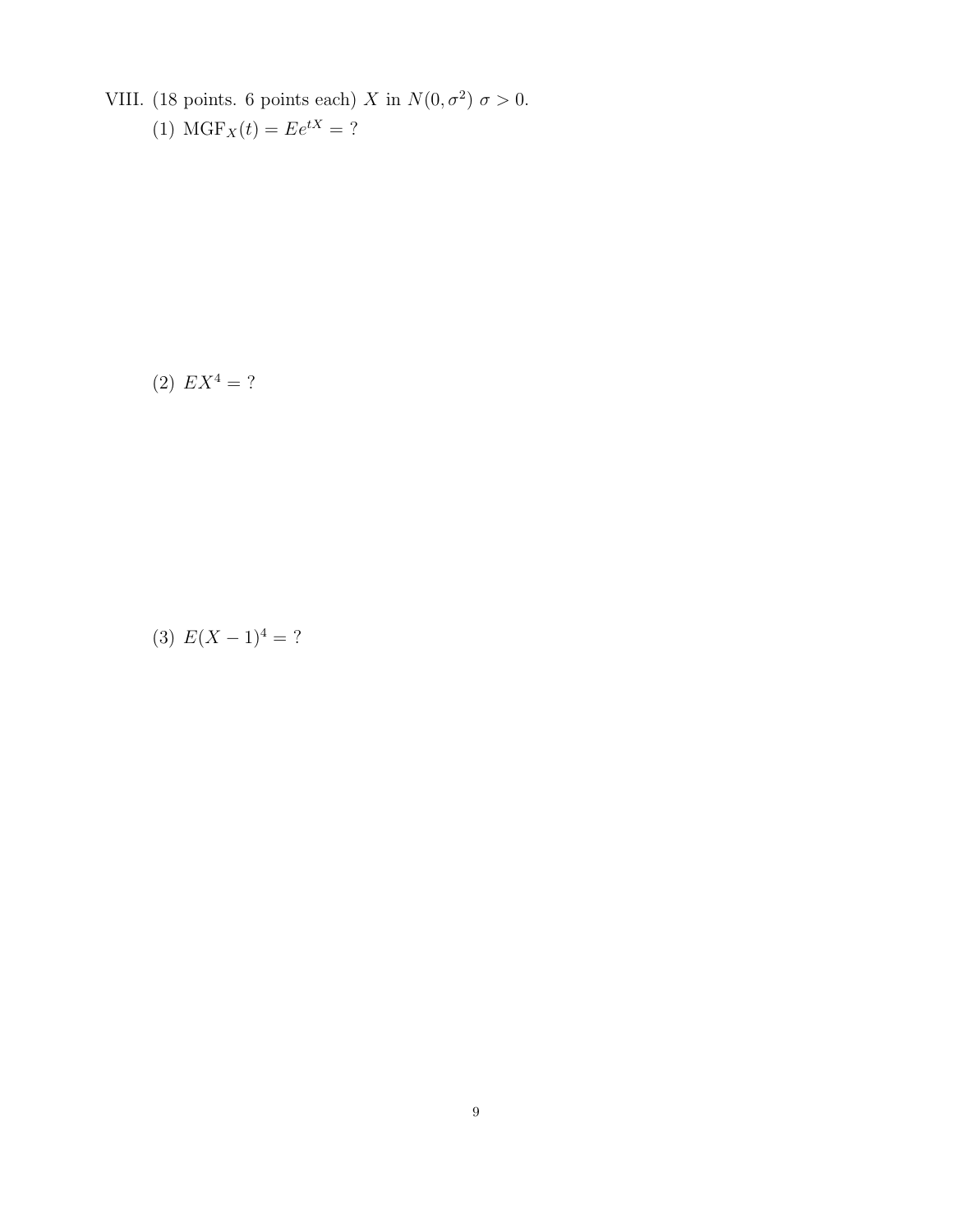- IX. (49 points. Each part valued as indicated.) X and Y have joint density  $f(x, y) = \begin{cases} Cxy & 0 < y < x < 1 \end{cases}$ 0 otherwise.
	- (1) (5 points.)  $C = ?$

(2) (5 points.)  $f_X(x) = ?$ 

(3) (6 points.)  $f_{Y|X}(y | x) = ?$ 

(4) (6points.)  $E\{Y \mid X = x\} = ?$ 

(5) (6 points.)  $E{Y^2 | X = x} = ?$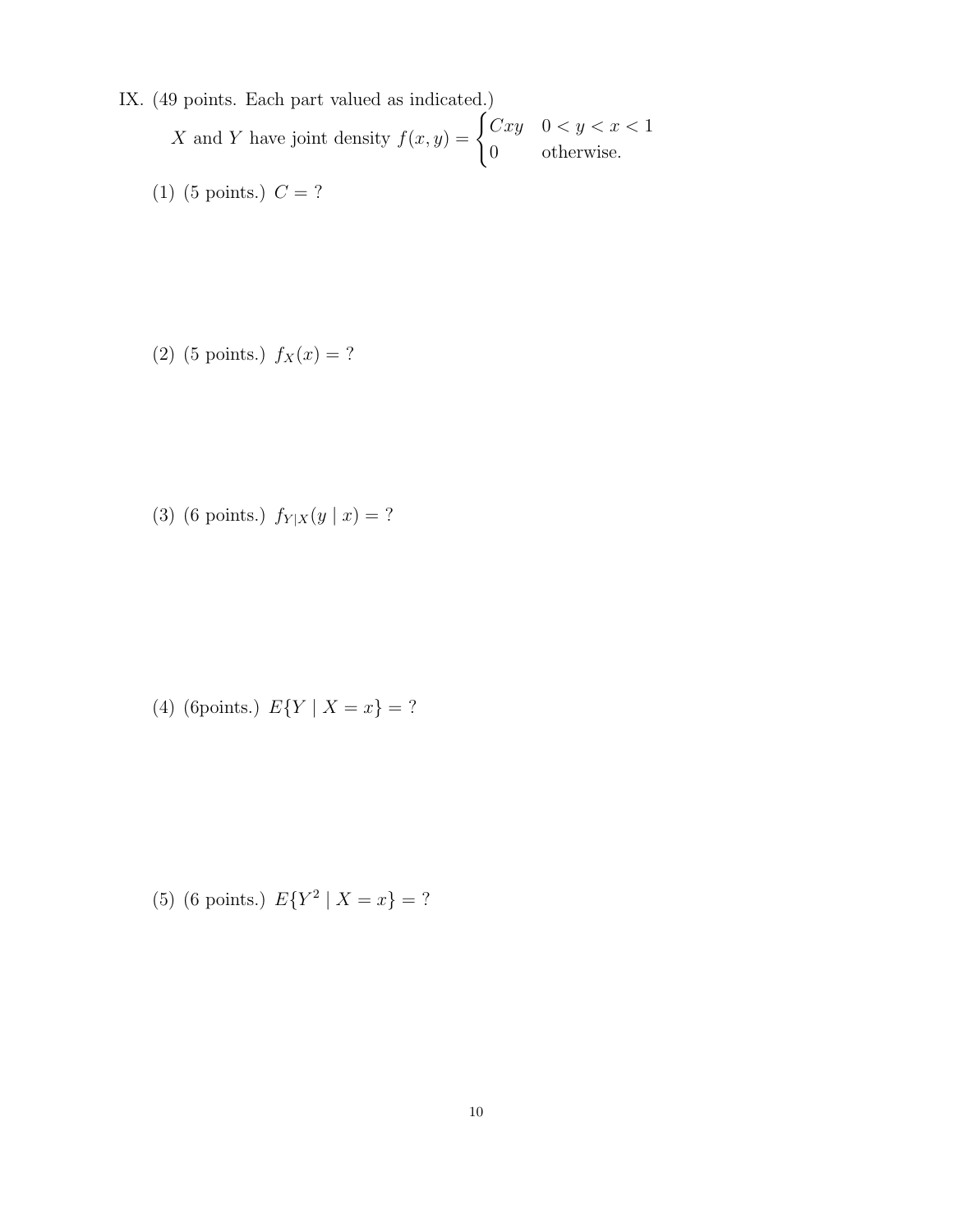IX. – CONTINUED –

- (6) Let  $U = X$  and  $W =$ Y  $\boldsymbol{X}$ .
	- (a) (15 points.) Find the joint density (joint PDF) of U and W. I.e.,  $g(u, w) =$  $g_{U,W}(u, w) = ?$  Be sure to specify the set on which the joint density is positive.

(b) (6 points.)  $E(W) = ?$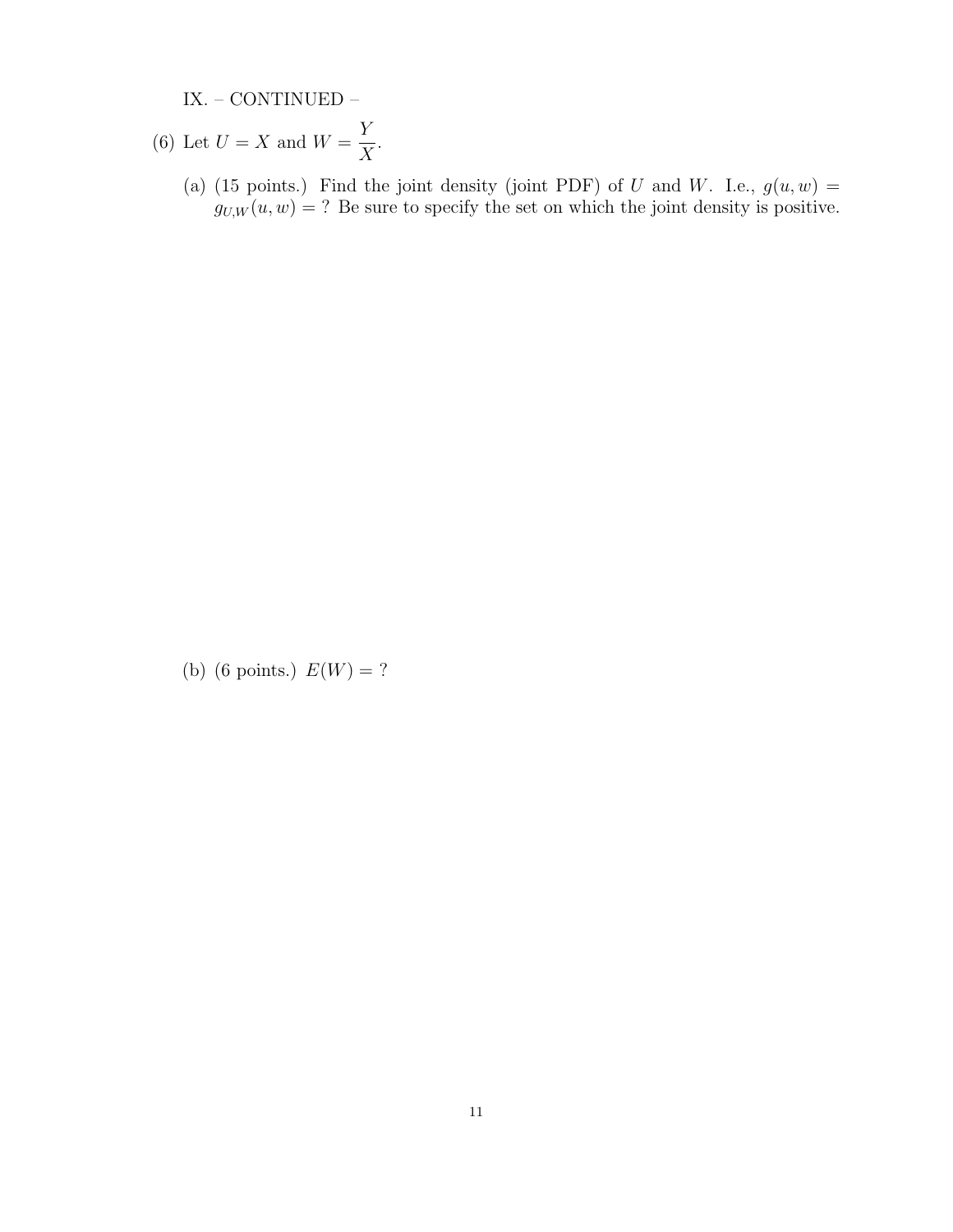X. (33 points. Each part valued as indicated.) Suppose  $X_1, X_2, \cdots$  is an i.i.d. sequence of random variables with finite mean  $\mu$  and finite variance  $\sigma^2$ .

(1) (5 points.) 
$$
E\left[\frac{1}{n}\sum_{k=1}^{n}X_k\right]=?
$$

(2) (5 points.) Var 
$$
\left[\frac{1}{n}\sum_{k=1}^{n}X_k\right]=
$$
 ?

(3) (5 points.) 
$$
E\left[\frac{1}{n}\sum_{k=1}^{n}X_{k}^{2}\right]=
$$
?

- (4) (5 points.) Does the sequence  $\begin{cases} 1 \end{cases}$  $\overline{n}$  $\sum_{n=1}^{\infty}$  $k=1$  $X_k^2(w)$ ,  $n = 1, 2, \cdots$  have a limit (in any sense)? If so, what is it, and in what sense?
- (5) (5 points.) Give a sequence of random variables,  $Y_n = h_n(X_1, \ldots, X_n)$ , which are functions of the  $X_k$ 's), such that  $P\{w \mid Y_n(w) \to \sigma^2\} = 1$ , i.e.,  $Y_n \stackrel{\text{a.s.}}{\longrightarrow} \sigma^2$ .
- (6) (8 points.) Using  $\Phi(t)$ , the distribution function (CDF) of a standard  $N(0, 1)$ random variable, give an approximation to P  $\left\{ \left\vert \rule{0cm}{1.15cm}\right. \right.$ 1 n  $\sum_{n=1}^{\infty}$  $k=1$  $X_k - \mu$   $\leq 7$ ) .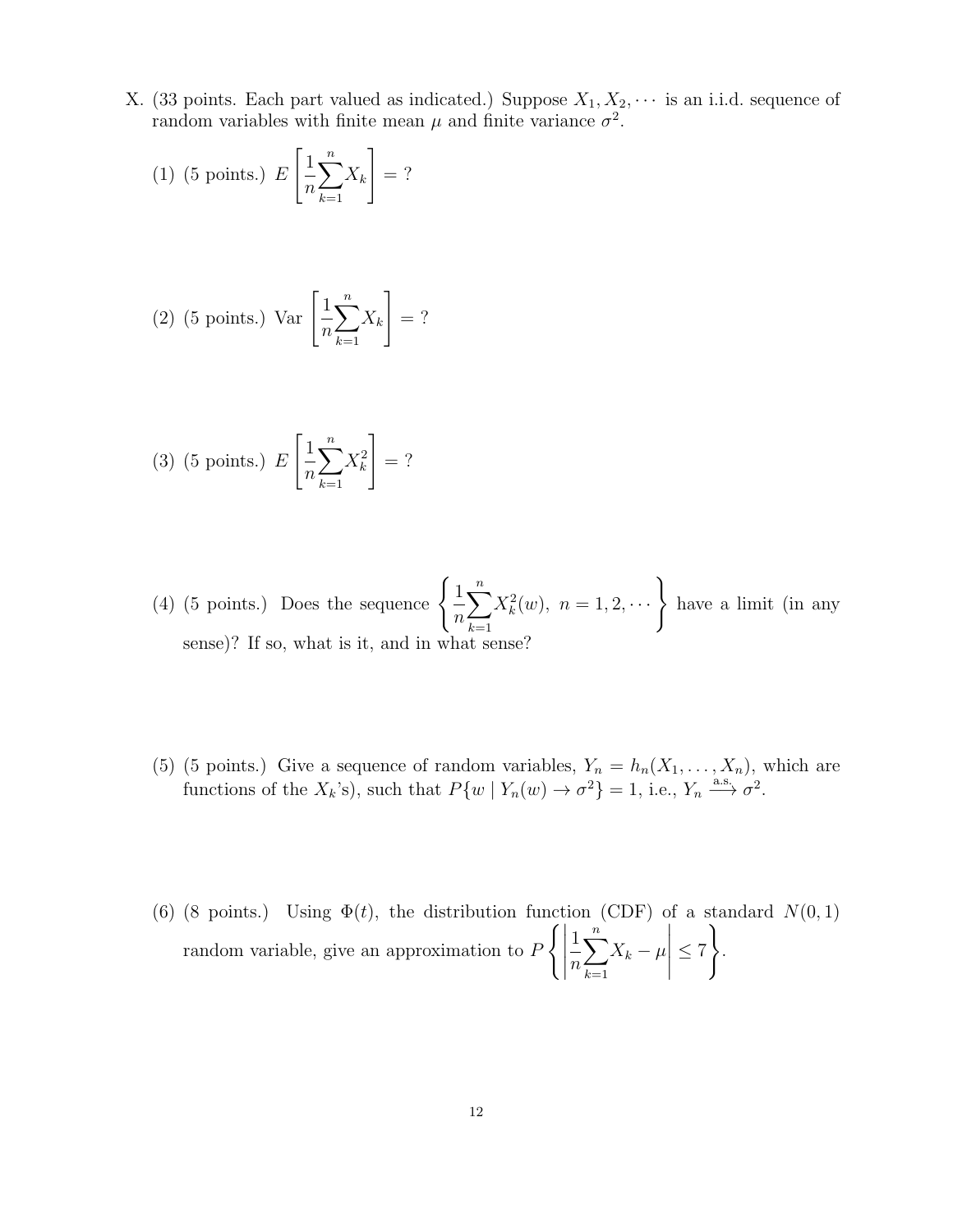- XI. (25 points. 5 points each.)  $Y, X_1, \ldots, X_n$  are independent and identically distributed (i.i.d.) observations having a continuous distribution function (CDF)  $F(t)$ .  $X_{(k)}$  is the k-th order statistic from the "sample"  $X_1, \ldots, X_n$ .
	- (1)  $P\{X_{(n)} \ge a\} = ?$

(2) If  $n \ge 10$ ,  $P\{X_{(s)} = X_7\} = ?$ 

(3) If F is absolutely continuous with density (PDF)  $F'(x) = f(x)$ , what is the density (PDF) of the distribution for  $X_{(n)}$ ?

(4) If 
$$
n = 12
$$
,  $P\{X_{(1)} < Y < X_{(5)}\} = ?$ 

(5) What is the smallest n s.t.  $P\{Y \in (X_{(1)}, X_{(n)}) \geq .9\}$